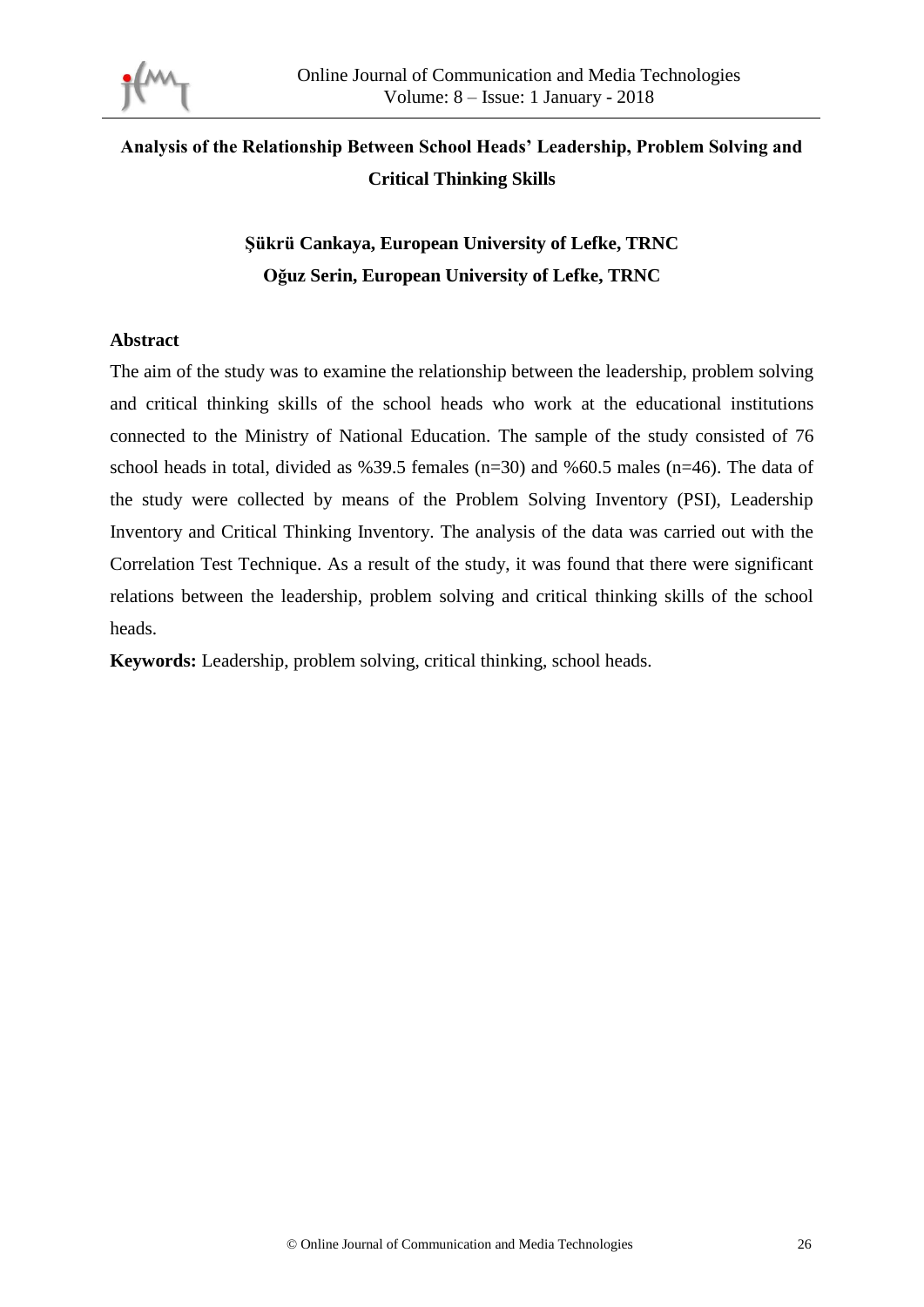

# **Introduction**

The most cricital role of both managment and its processes as to be successful is the leadership and its' implementors. Both the leadership and leader notions are the most frequent studied notions throughout the history. The reason of this is that we face with these two notions continually in every division in life (Avcı, 2015). According to Baltas (2012), the leader is the one who set a good sample to the surrounding with his/her behaviour pattern, style and values. The leader presents an assimilative model to the others who are subordinate to him/her. The increasment demands upon the change and development in the educational organizations leads to the interest to the ladership notion within the context of school (Keith, 2009). According to Kotter, leadership and leader notions are different as well when regarding their own principles. While the administrative principles of the adminitrator are classified as; planning and pricing, organization and workers, control and problem solving ; the leader's administrative principles are categorized as : identifing the principles that provides the process of the organization, providing the participation when taking decision of the workers, the motivation of the workers for common aims (Nelson ve Quick, 2005). The behaviour pattern of leaders has a significative role in the embodiment of the organization culture (Buluç, 2013; Schein, 2010). Schools are either differen from each other or similar with each other in terms of their organization in every country of the world and they all have some targets as well as functions. The main expectation from schools is an ultimate perfomance when it comes to their targets and functions (Sisman, 2002). The education principals have to plan and turn it to apply the changes as a process in order to create an effective education system (Karip ve Köksal, 1996). School directors have to comply with the changing community structure. Unless a school welcomes the expectations of the community, no achievement will be at stake (Drucker, 2012). The role of the school directors in diagnosing and solving problem is directly associated with the leadership realization (Hallinger, 1992). The school directors should think strategically and perform leadership behaviour pattern rather than linear thinking or monotype leadership behavior pattern (Pisapia ve Pang, 2009).

According to Celik (2004), the director is the one who coordinates the organizational aims of the workers in line with the effectuation of the organizational targets. The leader, on the other hand, is qualified as the one who affect the group members.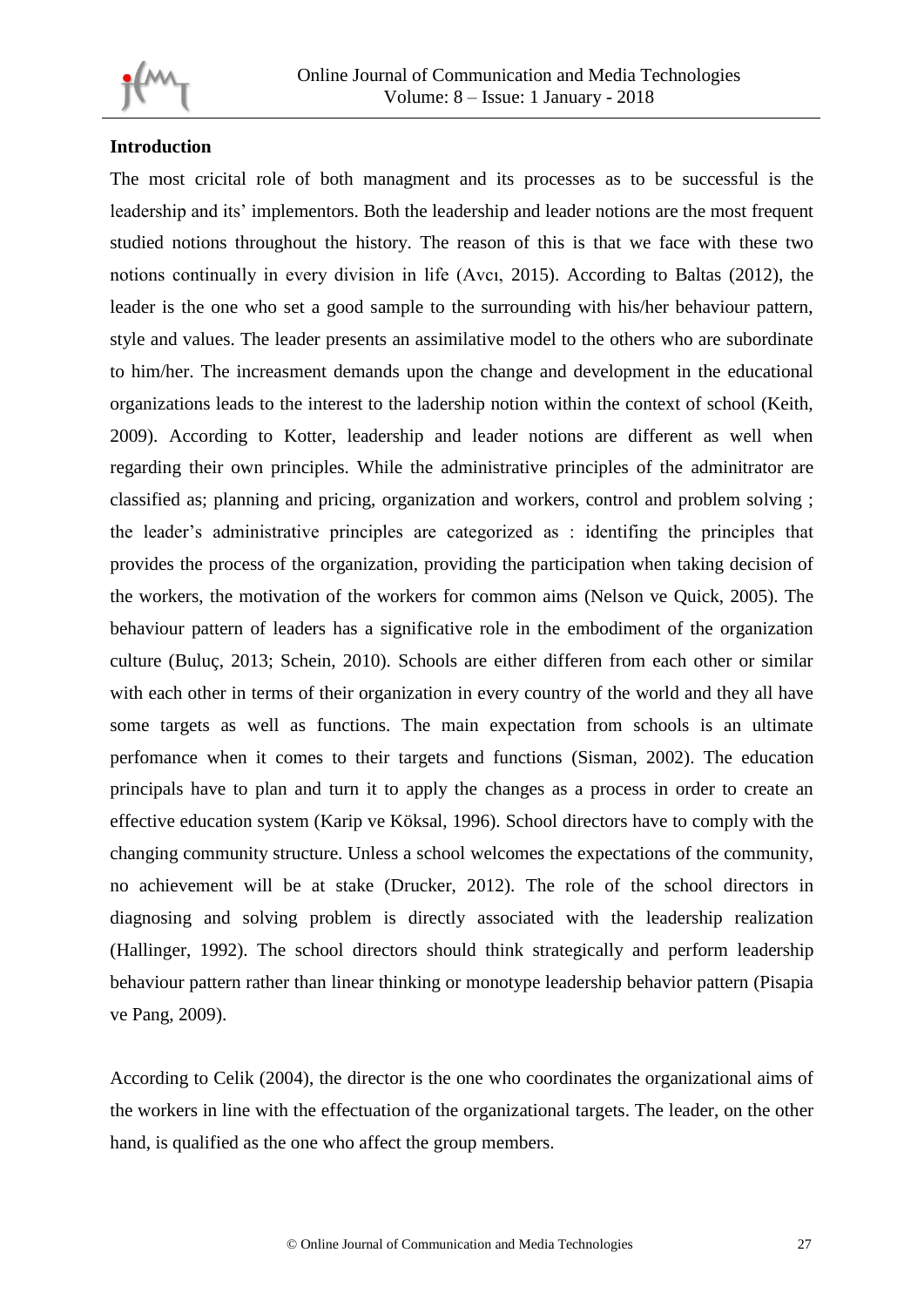If the education leaders are well-informed and sophisticated, they might determine the broad politics oriented to the targets and they may step in the tools as to make them real (Bursalıoglu, 2008).

When the literature was examined in Turkey of late years, many studies were encountered related with the leadership characteristics as well as their related variables. Leaderhip styles (Avcı,2015); leadership standarts Ahi, 2011); leadership manners (Dascı, 2014); leadership and organizational commitment (Sama ve Kolamaz,2011); leadership standarts (Köksal,2011), leadership roles of the school directors (Tahaoglu ve Gedikoglu, 2009); exhaustion of the leadership and teachers (Cerit, 2008); learning organization with the leadership styles of the school directors (Korkmaz, 2008); leadership and organizational dependence (Buluc, 2009), leadership behaviours, administrator and teacher opinions (Ozdemir, Sezgin ve Kılıc, 2015), educational leadership and school culture (Sahin, 2006; 2011); organizational motivation (Cetinkanat, 2000). Some studies related to the leadership which were carried out in abroad were encountered. Campbell, Corbally ve Nystrand, 1983; Hersey, Blanchard ve Johnson, 1996;Leithwood ve Jantzi, 2006.; Bass, 1990; Kotter, 2001; Nelson ve Quick, 2005; Owen, Hodgson ve Gazzard 2011). However, there could not be found any studies that were handled togethet related with the leadership, problem solving and critical thinking of school heads. Administration process can be explained as a problem solving process while the main duty of the administrators can be defined as problem solving (Güclü, 2003). It is mainly expected the administrators to use school resources efficiently, be consistent regarding the relationships at school, make students' achievement level higher, deal with organizational problems, manage conflictions, have vision, motivate personnel, take valid and reliable decisions and have the capacity to solve problems (Çelikten, 2001). According to Kücükahmet (2000), problems develop the education system and they are the driving power of the education system. For this reason, thinking about the education system without problems is hard. So, dealing with every kind of problems is very crucial. The administrators should be well- equipped. According to Hoy and Miskel (1987), solving problem is the main responsibility of the administrators. All of the school heads should know the importance of the problem solving process as school administration is mainly related with the problem solving process. Thus, school administrators should comprehend or know the organizational problems throughly and provide some solution suggestions. School administrators can be successful as long as they can take efficient and objective decisions. It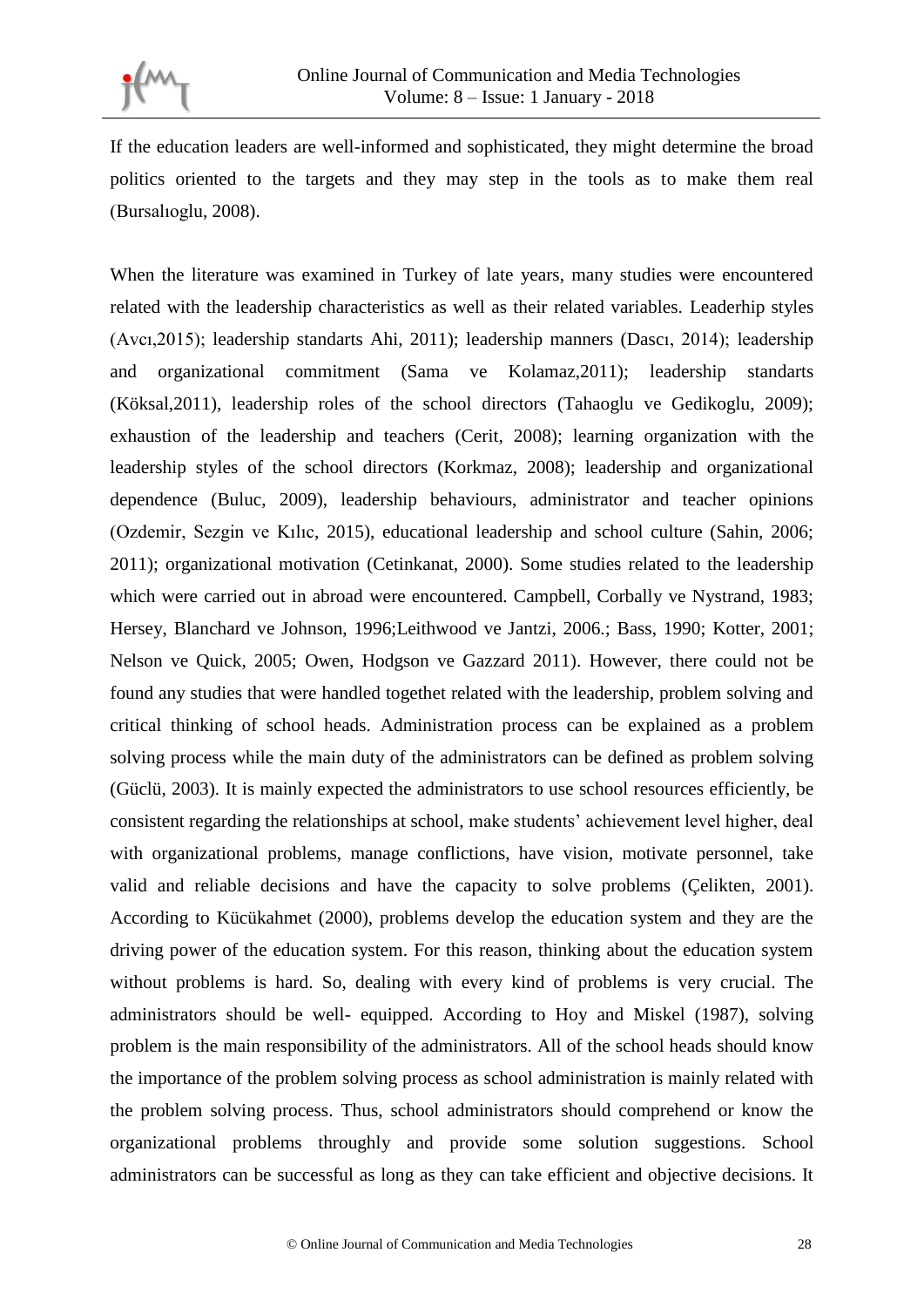

is needed the school administrators to make a choice among from other multi different choices and produce the best solution. For these, the problem solving ability is required to be pretty good (Güclü, 2003). The contemporary understanding is also perceived as 'probem solver'. When viewed from this aspect, it can be said that management is an art of solving a problem. The most strategic part of the education system and school management is the school administrator (Kocaoglu, 1992). In the related literature, some of studies related with the problem solving abilities of the school heads were faced with. Some of these are , Kocak and Eves,2010; Ada,Dilekmen, Alver and Secer, 2010; Iskender,Yaman and Akbayrak, 2004; Akca and Yaman, 2009; Güclü, 2000). Currently, critical thinking is the main ability in all of occupational groups. Critical thinking is not a choice to be used in education process but an indivisible part of education. This is because of the critical thinking which is required to be well educated (Norris, 1985). For so long, educators accept that critical thinking is an important and terminal product of the education. Thinking undependently and subjectively are among the important notions that describes the meaning of critical thinking. The person who thinks critically does not accept others' opinion and remarks inactively but he/she analyses another opinion and remarks as to create their own thoughts. This self-dependence liberates the person's mind, heart and acts (Doganay ve Unal, 2006). Ennis (1989), who have lots of studies connected to critical thinking, defines the meaning of critical thinking as reasonable and reflective thinking when taking decisions concerned doing what and believing what (Arslantaş and Kurnaz, 2015). When we evaluate the different definiton and approaches related with critical thinking, it is possible to reach some common points. First of all, critical thinking is a thinking process that includes knowledge, strategy, ability and attitudes (Doğanay and Unal , 2006): In Turkey, within the frame of 2017 targets, it is aimed the enlightened people, who are wanted to be educated, to be equipped with some abilities such as: creativity, being reflective, having critical thinking and problem solving ability as well as high level mental abilities. Being equipped with some high-level abilities as to produce information and technologies in order to contribute country's development and competing with colleagues in an international level are mandatory for all of the careerists (Arslantas and Kurnaz, 2015). In Turkey, most of the dissertations related with thinking are performed oriented to the university and primary education students. Teachers and nurseries are mostly participants as occupational groups during dissertations (Arslantas ve Kurnaz, 2015). There are a few studies performed with the school administrators in the field of education management. The relation between the critical thinking liabilities and classroom management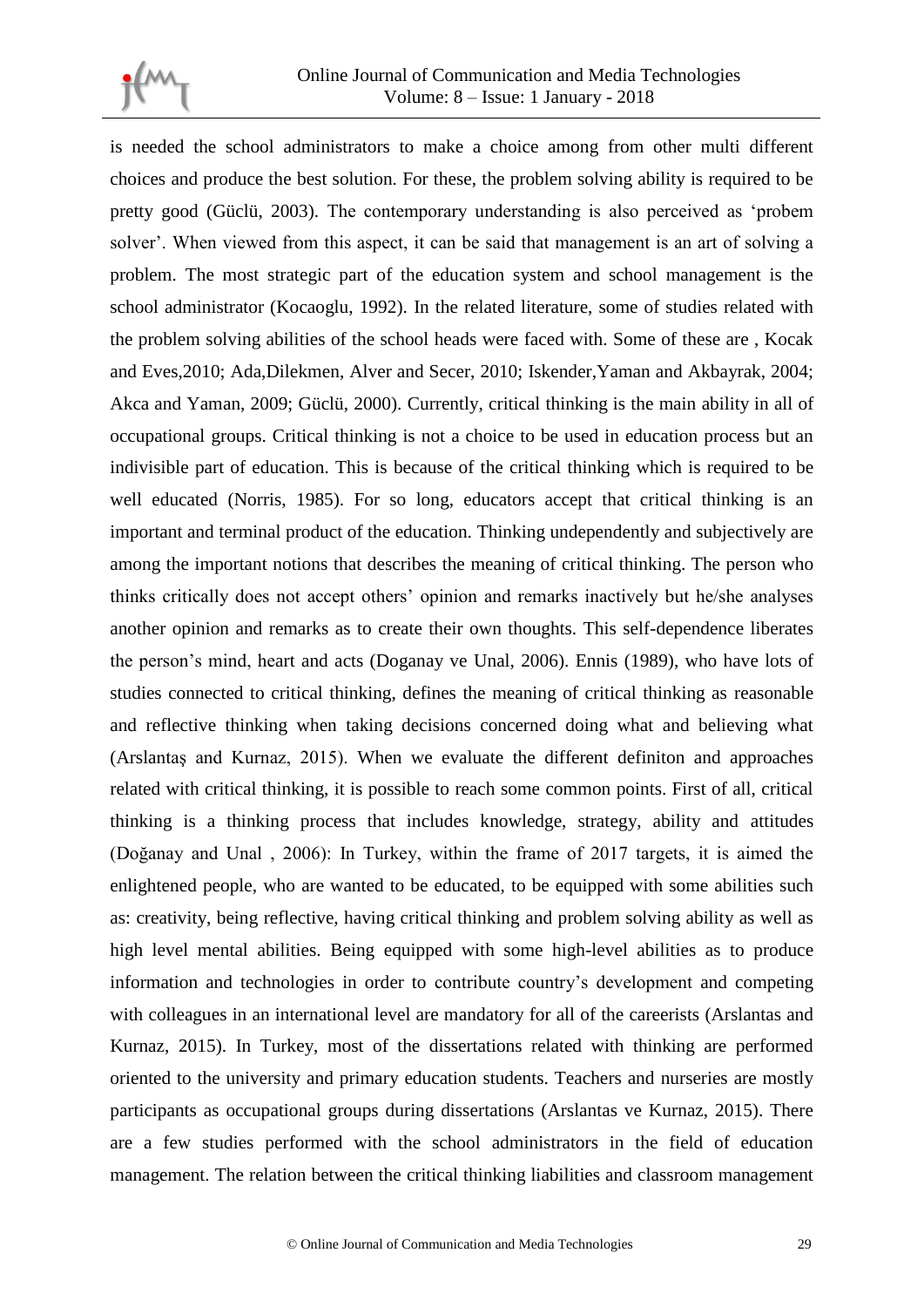

sufficiency of the school administrators (Tuncer, 2015) ; relation between critical thinking liabilities and classroom management sufficiency perception of the classroom teachers (Güner,2010); explanatory relationship pattern between creative thinking, problem solving abilities and critical thinking liabilities of the classroom teachers with their constructivist attribute (Turan,2010). Critical thinking in education (Kazancı, 1989). As is seen, there are very few studies handled critical thinking abilities of school administrators in Turkey.

In this regard, when related literature was examined, no studies related with the leadership, problem solving and critical thinking abilities of the school heads or school assistant managers who worked at primary or secondary education schools, connected to the Ministry of National Education in Turkish Republic of Northern and Cyprus were faced with.So it is claimed that the results of this study will contribute to this field.

# **Aim of the Study**

The aim of the study was to examine the relationship between the leadership, problem solving and critical thinking skills of the school heads who work at the educational institutions connected to the Ministry of National Education.

Answers to the question were asked for as to achieve this goal :

1. Is there a significant relation between leadership, problem solving and critical thinking skills of the school administrators?

#### **Methods**

#### **Research Design**

The present research used a descriptive kind of general survey model with a quantitative method. Widely used, the descriptive approach aims to identify the condition of interest. Survey models refered to research approaches that aimed to describe past or existing situations. The situation, event, individual, or object related to the study was used to determine their own terms (Karasar, 2009).

# **Population and Sample**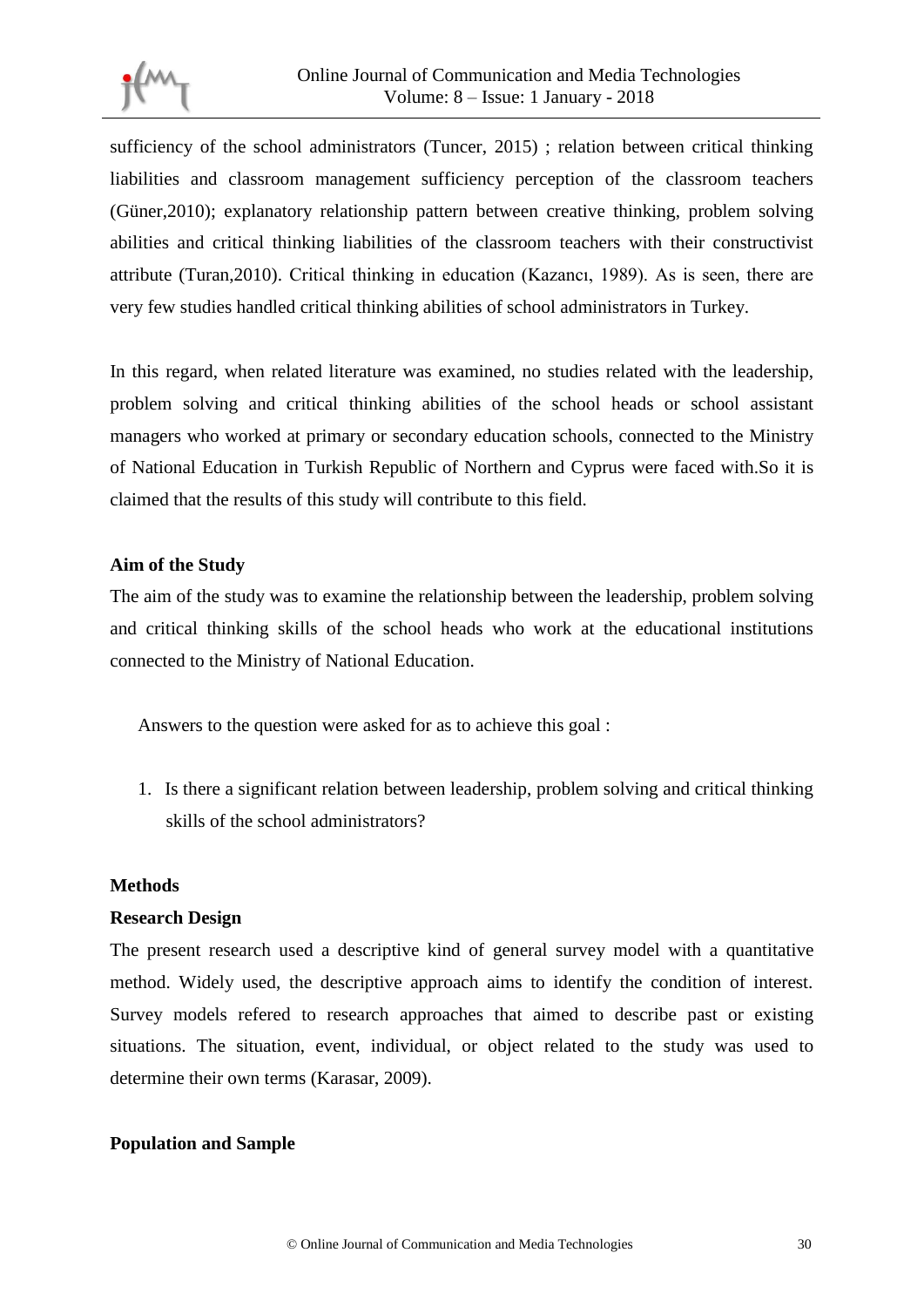

As study population, principals and vice principals,who took part at education institutions and connected to the Ministry of National Education in TRNC was chosen. In total, 76 school administrators constituted the study sample which is determined with the quota sampling method as %39,5 women (n=30) and %60,5 (n=46) men.

#### **Research Instruments**

**Critical Thinking Skill Evaluation Scale:** As a data collection instrument developed by Yoldaş (2009), Cronbach's alpha reliability coefficient of .87 with "Critical Thinking Skills Scale" was developed by the researcher and the "Personal Data Form" was used. The "Critical Thinking Skills Scale" of sensibility in critical thinking, consciousness in critical thinking, empathy in critical thinking, adoption in critical thinking, assumptions in critical thinking, common sense in critical thinking, and critical thinking skills in media had a total of 42 items and 7 sub-dimensions; 45.14% of the total variance out of 7 sub-factors was explained. In this study, the Cronbach's alpha reliability coefficient was calculated as 0.80. The range score of the scale was between 42 and 210. The average scores for the critical thinking skills scale were as follows: low scores ( $\bar{x}$ =42–98), moderate ( $\bar{x}$ =99–154), and high ( $\bar{x}$ =155–210) defined as a 3-point range. Higher scores indicated positive critical thinking skills; lower scores indicated negative critical thinking skills.

**Problem Solving Inventory (PSI):** Problem Solving Inventory was used which was developed by Heppner and Petersen (1982), applied to Turkish by N.Sahin, N.H.Sahin and P.P.Hepner (1993) and performed validity and reliablity .The scale ,determined as ".90'' of the Cronbach's Alpha internal consistency coefficient, was determined as ".87" for this study.

**Leadership Inventory**: Validity and reliability study was performed which was developed by Bass and Auolio (1993) and applied to Turkish by Korkmaz (2005) The reliability level of the Turkish form of study was found as 0.88. 5 factors were included in the scale. It was interpreted as: from which factor a high score was taken, the person had the charasteristics of the leadership.

#### **Data Analysis:**

As to find if there was any relation between the applied scales and sub-dimensions and if there was any, as to find out the way of the relation " Pearson Product-Moment Correlation Coefficient " analysis was used.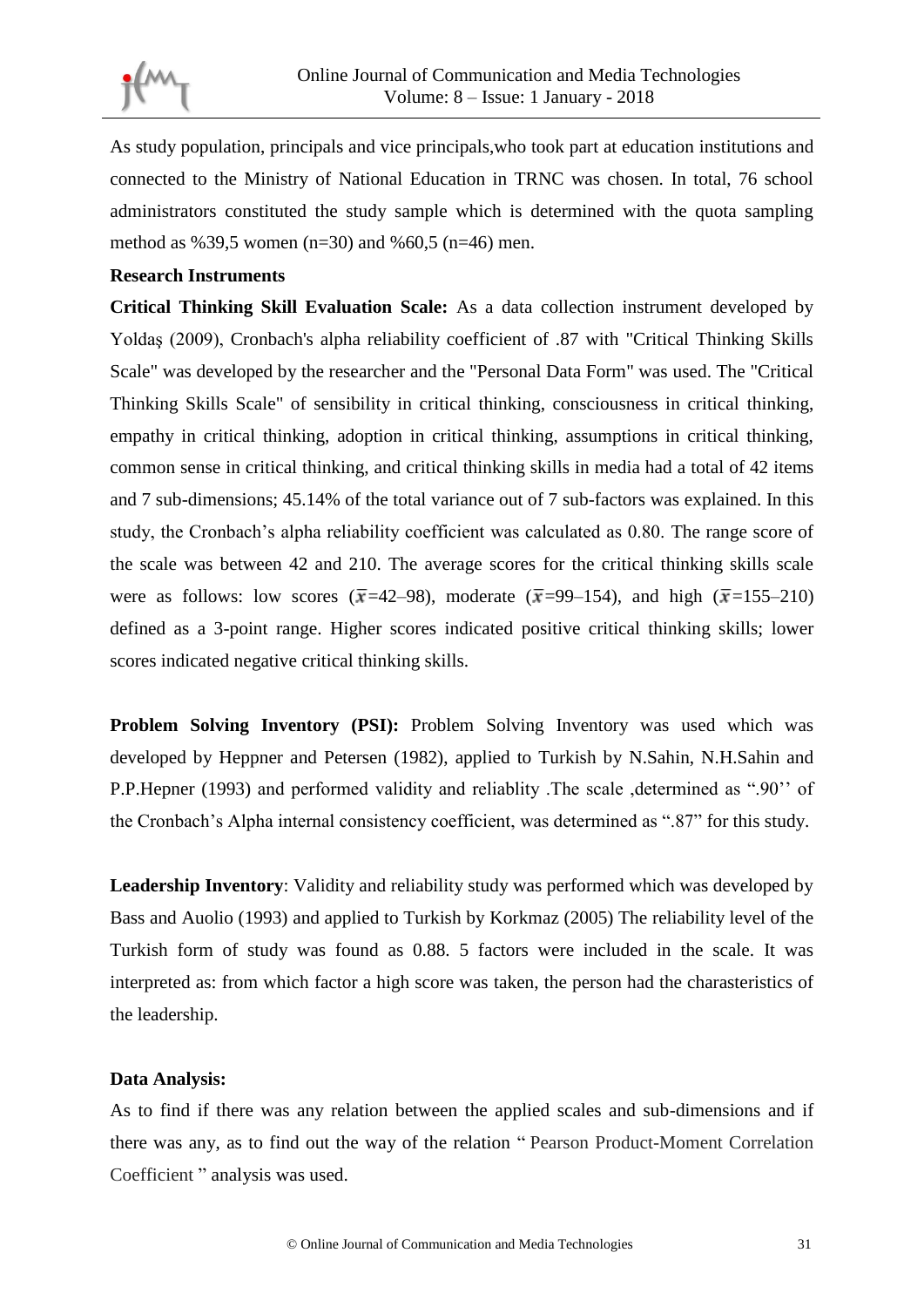

# **Findings**

In this section, the relations betwen leadership, problem solving and critical thinking skills of the school administrators in TRNC who took part in both primary and secondary education schools were handled.

As seen from the table 1, from the interactionist leadership characteristics as being from the sub- dimensions of the leadership inventory, between the "fully free administration style'' with "administration according to the expectations"  $(r= .487; P< .001)$  and " fully free administration style'' with "administration according to exemptions"  $r = .476$ ; P< .001), a positive significat relation was found. From transformist leadership charasteristics; a high level of a positive significant relation between "charisma'' with intellectual stimulation and intellectual support ( $r = .866$ ; P< .001) was found.

Between problem solving skill with interactionist leadership characteristics ( $r = -.405$ ; P< .001) a negative relation; between "problem solving skill" with "charisma"  $(r = .479 ; P <$ .001) and problem solving with intellectual stimulation and individual support ( $r = .336$ ; P< .001), a positive significant relation was determined.

Between critical thinking skill with freely administration style ( $r = .428$ ; P< .001) a negative relation; between critical thinking with problem solution, on the other hand ( $r = .715$ ; P< .001), a high level significant relation was found.

**Table 1: Pearson Product-Moment Correlation Coefficient Analysis Results Related to the leadership, problem solving and critical thinking skills of the school administrators** 

|                                               |                                                      | <b>Fully free</b><br>administra-<br>tion style | <b>Administration</b><br>(active) according<br>to the expectations | Administratio<br>n (inactive)<br>according to<br>the<br>exemptions | charisma | <b>Intellectual</b><br>stimultion<br>and<br>individual<br>support | <b>PSI</b> |
|-----------------------------------------------|------------------------------------------------------|------------------------------------------------|--------------------------------------------------------------------|--------------------------------------------------------------------|----------|-------------------------------------------------------------------|------------|
| <b>Fully free</b><br>administrat<br>ion style | Pearson<br>Correlation<br>$Sig. (2-$<br>tailed)<br>N |                                                |                                                                    |                                                                    |          |                                                                   |            |
| <b>Administra</b><br>tion                     | Pearson<br>Correlation                               | $,487$ <sup>(**)</sup> )                       | ۰                                                                  |                                                                    |          |                                                                   |            |
| (active)                                      | $Sig. (2-$                                           | ,000                                           |                                                                    |                                                                    |          |                                                                   |            |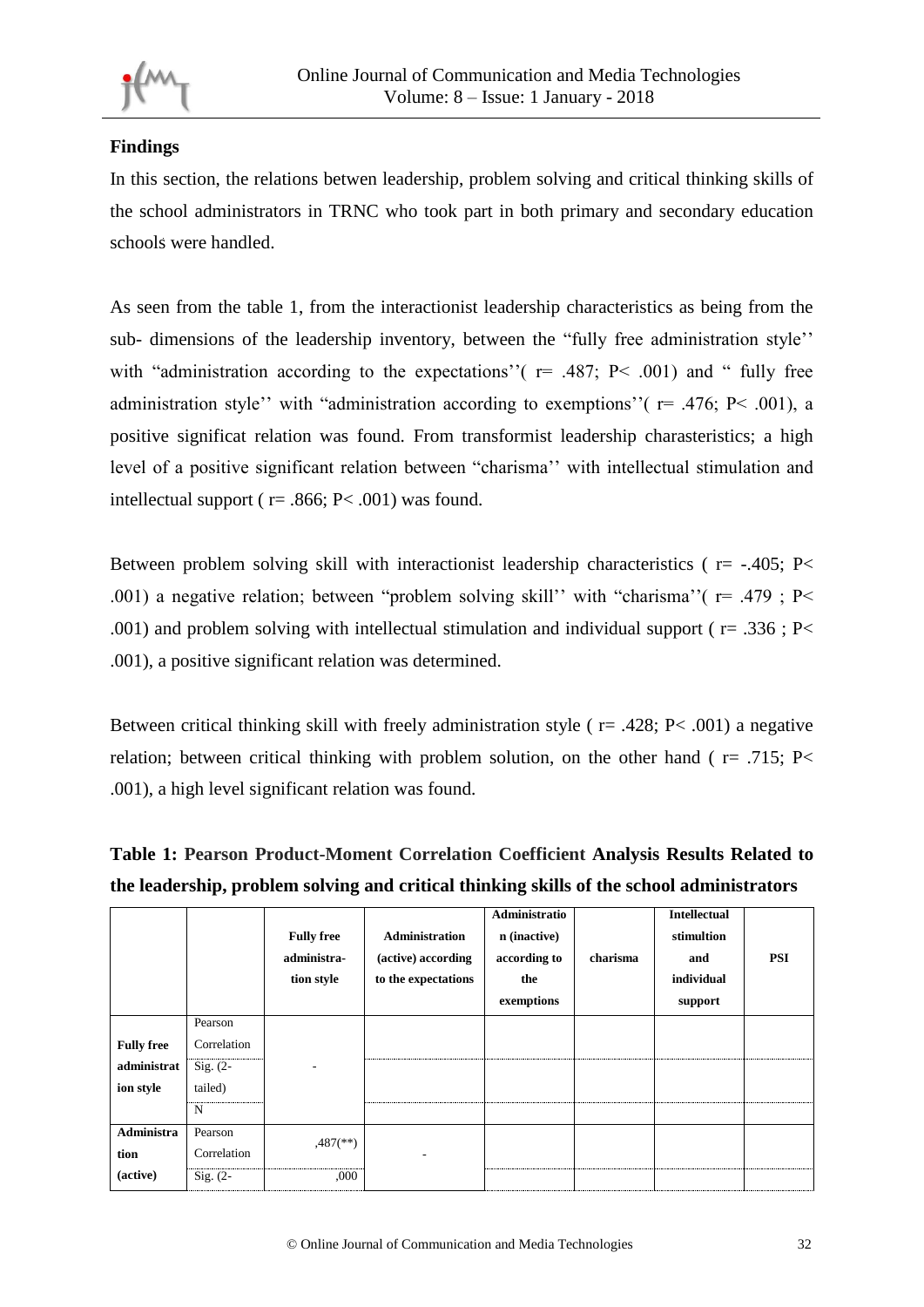

| according           | tailed)                |                         |                          |                          |                          |                          |                          |
|---------------------|------------------------|-------------------------|--------------------------|--------------------------|--------------------------|--------------------------|--------------------------|
| to the              | $\overline{N}$         |                         |                          |                          |                          |                          |                          |
| expectation         |                        | 76                      |                          |                          |                          |                          |                          |
| ${\bf S}$           |                        |                         |                          |                          |                          |                          |                          |
| <b>Administra</b>   | Pearson                |                         |                          |                          |                          |                          |                          |
| tion                | Correlation            | $,476$ <sup>**</sup> )  | $,306$ <sup>(**)</sup> ) |                          |                          |                          |                          |
| (inactive)          | $\overline{Sig. (2-)}$ | ,000                    | ,007                     |                          |                          |                          |                          |
| according           | tailed)                |                         |                          |                          |                          |                          |                          |
| to the              | $\overline{\text{N}}$  | 76                      | 76                       |                          |                          |                          |                          |
| exemptions          |                        |                         |                          |                          |                          |                          |                          |
|                     | Pearson                |                         | ,142                     | $,351$ <sup>(**)</sup>   |                          |                          |                          |
| Charisma            | Correlation            | ,010                    |                          |                          |                          |                          |                          |
|                     | $Sig. (2-$             | ,931                    |                          | ,002                     | L,                       |                          |                          |
|                     | tailed)                |                         | ,222                     |                          |                          |                          |                          |
|                     | $\overline{N}$         | 76                      | 76                       | 76                       |                          |                          |                          |
| <b>Intellectual</b> | Pearson                | ,011                    | ,131                     | $,304$ <sup>(**)</sup> ) | $,866$ <sup>(**)</sup> ) |                          |                          |
| stimultion          | Correlation            |                         |                          |                          |                          |                          |                          |
| and                 | $\overline{Sig. (2-)}$ | ,922                    | ,260                     | ,007                     | ,000                     | Ĭ.                       |                          |
| individual          | tailed)                |                         |                          |                          |                          |                          |                          |
| support             | $\overline{N}$         | 76                      | 76                       | 76                       | 76                       |                          |                          |
|                     | Pearson                | $-.405$ <sup>**</sup> ) | ,210                     | ,062                     | $,479$ <sup>**</sup> )   | $,366$ <sup>(**)</sup> ) |                          |
| <b>PSS</b>          | Correlation            |                         |                          |                          |                          |                          |                          |
|                     | $\overline{Sig. (2-)}$ | ,000                    | ,069                     | ,595                     | ,000                     | ,001                     |                          |
|                     | tailed)                |                         |                          |                          |                          |                          |                          |
|                     | ${\bf N}$              | 76                      | 76                       | 76                       | 76                       | 76                       |                          |
| <b>CTS</b>          | Pearson                | $,428$ <sup>**</sup> )  | $,227(*)$                | ,205                     | $,297$ <sup>**</sup> )   | $-.305$ <sup>**</sup> )  | $-0.715$ <sup>**</sup> ) |
|                     | Correlation            |                         |                          |                          |                          |                          |                          |
|                     | $\overline{Sig. (2-)}$ | ,000                    | ,048                     | ,075                     | ,009                     | ,007                     | ,000                     |
|                     | tailed)                |                         |                          |                          |                          |                          |                          |
|                     | ${\bf N}$              | 76                      | $76\,$                   | 76                       | 76                       | 76                       | 76                       |
|                     |                        |                         |                          |                          |                          |                          |                          |

\*\* Correlation is significant at the 0.01 level (2-tailed).

\* Correlation is significant at the 0.05 level (2-tailed).

PSS: Problem Solving Skill

CTS: Critical Thinking Skill

# **Discussion and Interpretation**

When examining the results of the study in general, the relationship regarding leadership characteristics of the school administrators who were included into the sampling group was studied. A positive significant relation was found between "fully free administration'' with "administration according to expectations'' and " administration according to exemptions" which were all from the characteristics of interactionist leadership characteristics. From the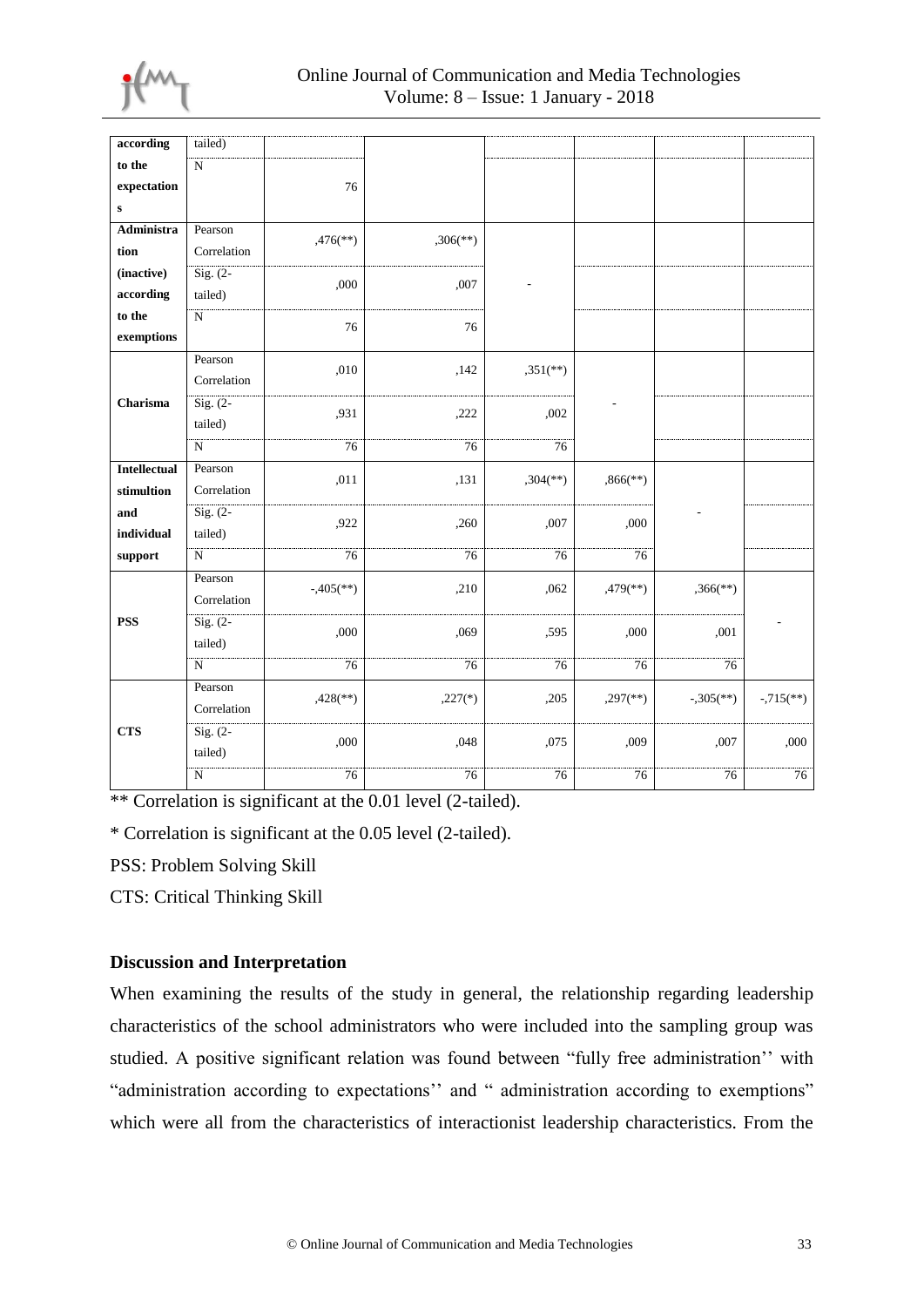

transformational leadership characteristics, a high level positive significant relationship between "charisma'' with intellectual stimulation and individual support was determined.

In this case, the positive result concerning the relation between fully free administration, administration according to expectations and administration according to exemptions as well as charisma with intellectual stimulation and individual support which were from the characteristics of transformational leadership, was expected to be found. The school principals and deputy principals took part in TRNC education institutions had the capacity to solve problem and think critically more than the ones who had interactionist leadership speciality.There could be found some study results which reveal that the school administrators who adopted transformational leadership style as to prepare an atmosphere with the aim of generating a school culture in which individual achievement was at high level as well as in which organizational citizenship manner was performed on part of the workers; Leithwood ve Jantazi, 2006; Bogler, 2001; DiPaola ve Hoy, 2005; Akt:Avcı, 2015). Negative relation between " problem solution skills" with "fully free administration leadership style"from the characteristics of transformational leadership characteristics. In this case, the school principals' (who adopt fully free administration style) problem solution skills were decreasing.

A positive high-level relationship between "problem solving skills'' of the school administrators with "charisma'' which was from the characteristics of transformational leadership and "intellectual stimulation'' was found.This result is pretty important in terms of the school administrators who have transformational leadership characteristics as it showed that the problem solving skills of the administrators were in high-level.It was found that between the school administrators who adopt "fully free administration'' style which was from the characteristics of interactionist leadership characteristics and "critical thinking skills'', there was aback relationship. According to this, it was determined that the school administrators who adopted the style of fully free adminisration style had less critical thinking skills.

Administration process is defined as solving problem process while the duty of the administrator is explained as solving problems (Güclü, 2003). School head is primarily responsible from the school and administration of the school program in addition to the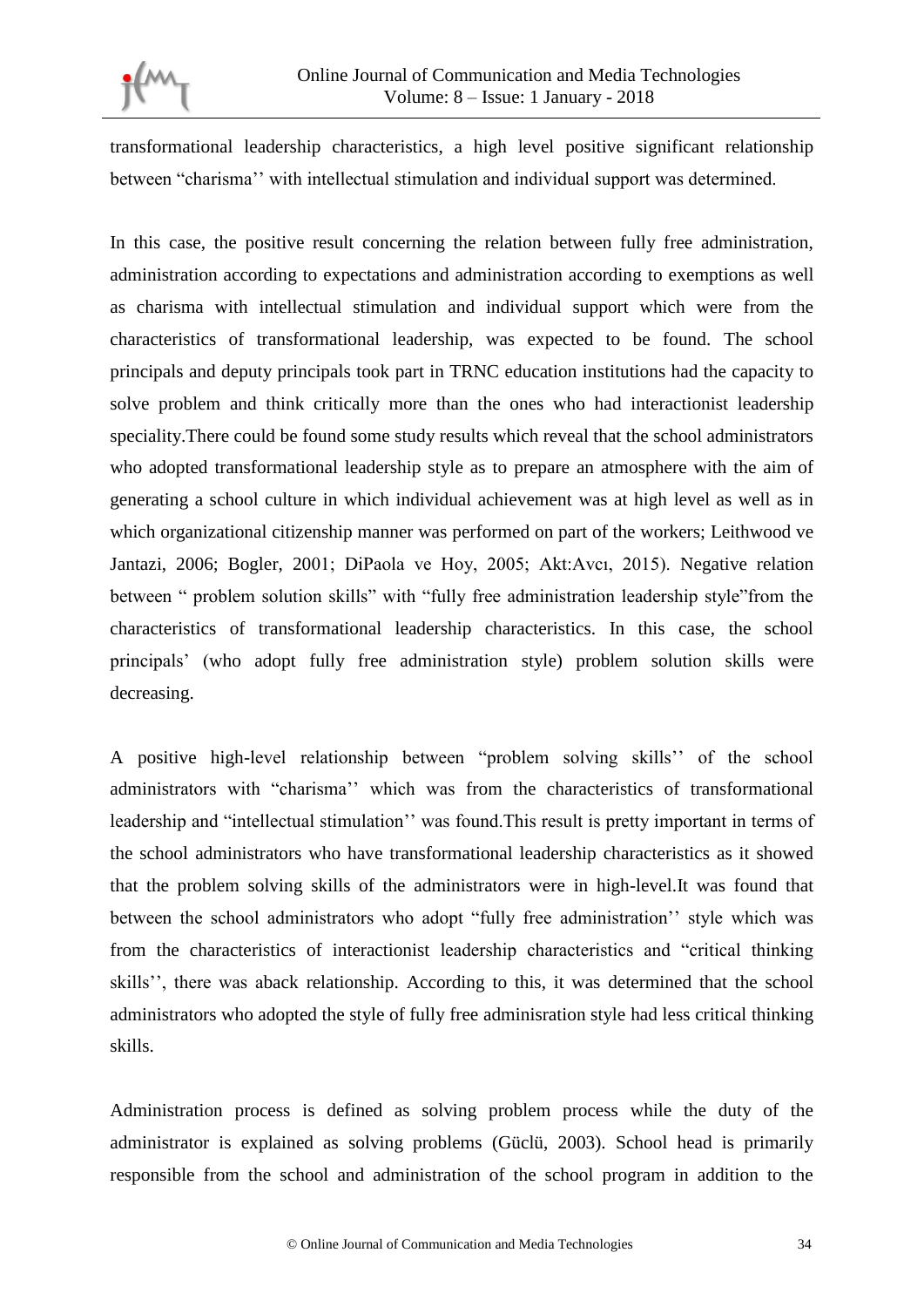

education and achievement of the school (Sisman, 2012).Herein, the leadership characteristics of the school head is crucial. In this sense, the importance of the leadership styles of the school heads is obvious as the styles lead to a proper school culture or atmosphere and reach the organizational targets of the school (Korkmaz, 2008). Robbins, Decenzo and Coulter (2013) define the administration term as performing a duty with other people or by means of other people in order to be able to carry out the duty in an effective and affective way. Problem recognition and solving role of the school administrators is directly related with carrying out the leadersip role (Hallinger, 1992).A high level positive significant relationship between critical thinking and problem solving skills of the school administrators was found. This result was expected. The school administrators who have problem solving skills use their critical thinking skill more. A positive significant relationship between critical thinking and problem solving skills was found. Critical thinking is now the main skill in all occupational groups. In all occupational groups, having active thinking skills and critical thinking skills is very improtant (Arslantaş ve Kurnaz, 2015). The critical thinking skills of the school principals and deputy principlas whose problem solving skills were perceived as high were found at high level. Problem solving method is a hinking and applying way which is related with understanding problem and defining it, creating a hypothetical solving way and trying this problem solving method until the verification (Oguzkan, 1993). It is expected the individuals to be creative and think critically as to find effective solutions to different problems in an ctive way (Sesli,2013). According to Hoy and Miskel (1987), problem solving is the main responsibility of all of the administrators. It is required the administrators to know the importance of problem solving process as the school administration is directly related with the problem solving process. Watson and Glaser (1964) define critical thinking as a general process which includes the acts such as problem solving, studying and researching.

#### **Result and Suggestions**

Between "fully free administration style'' which was from the interactionist leadership characteristics, with "administration according to expectations'' and " administraton according to exemptions'', a positive significant relation was found. From the leadership inventory sub dimensions and from the transformational leadership characteristics, between " charisma'' with intellectual stimulation and individual support, a high level significant relation was detected. Between problem solving skill and fully free admininstration which was from interactionist leadership characteristics, on the other hand, a negative oriented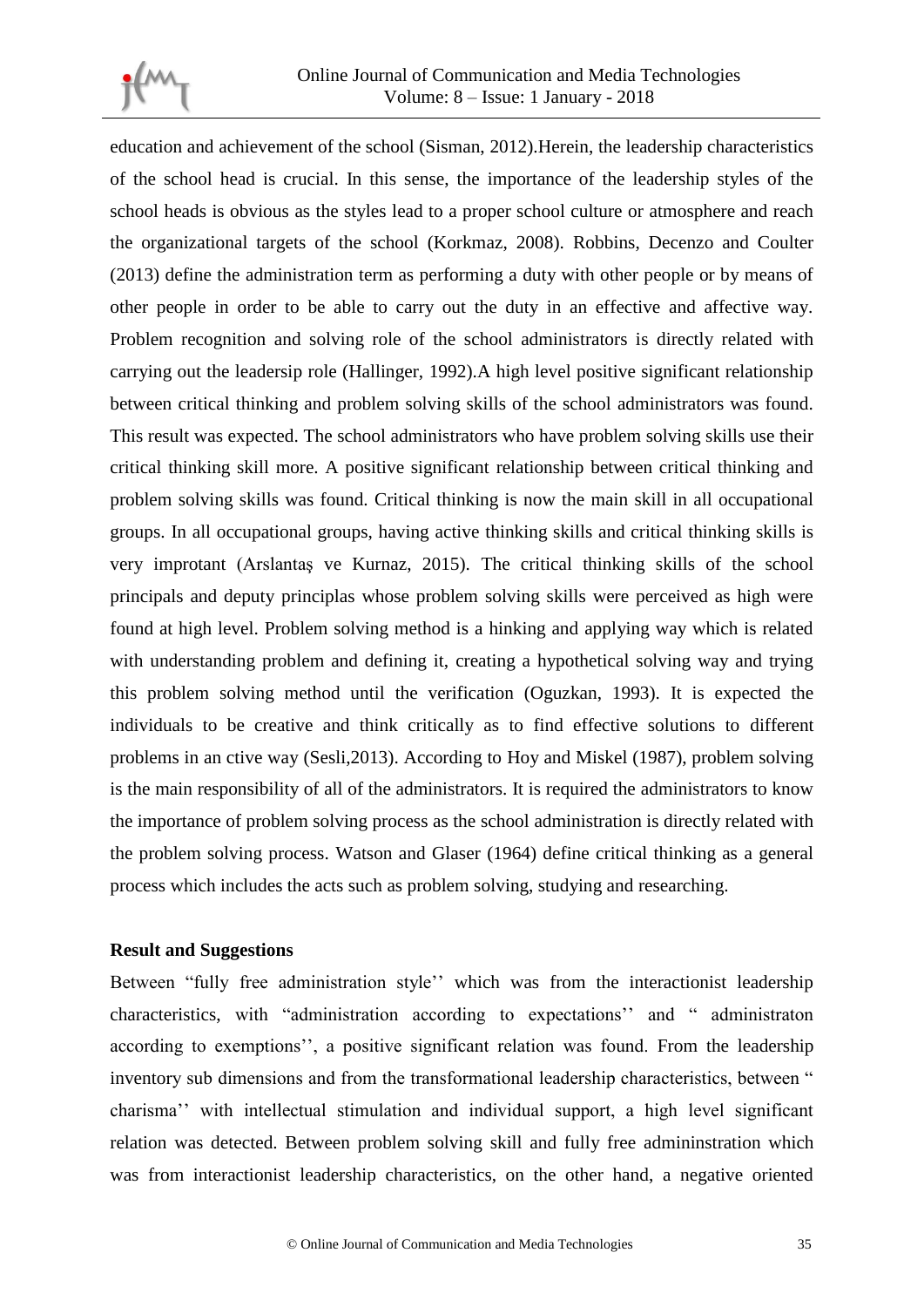

significant relation ; with "problem solving skill " and "charisma" which was from the characteristics of transformational leadership a positive significant relation was found. Between critical thinking skill with fully free administration style a negative relation; between critical thinking with problem solving a high level significant relation were found.

### **Suggestions**

Some suggestions were presented for this study. Positive oriented relations between problem solving and critical thinking skills were found at the end of this study which evaluates the school principals and deputy principals who took part in TRNC education institutitons. Some activities and on-the- job educations should have been organized such as administration courses, conferences, seminars or panels with the aim of improving the skills of an active problem solving skill, being creative and thinking critically. School principals and deputy principals should have come together at certain times as to share their experiences upon their positive problem solving skills and critical/ creative thinking skills . This study's results could be generalized to the sampling group to which the study was performed. The same study could be performed with a wider sampling group and different variables.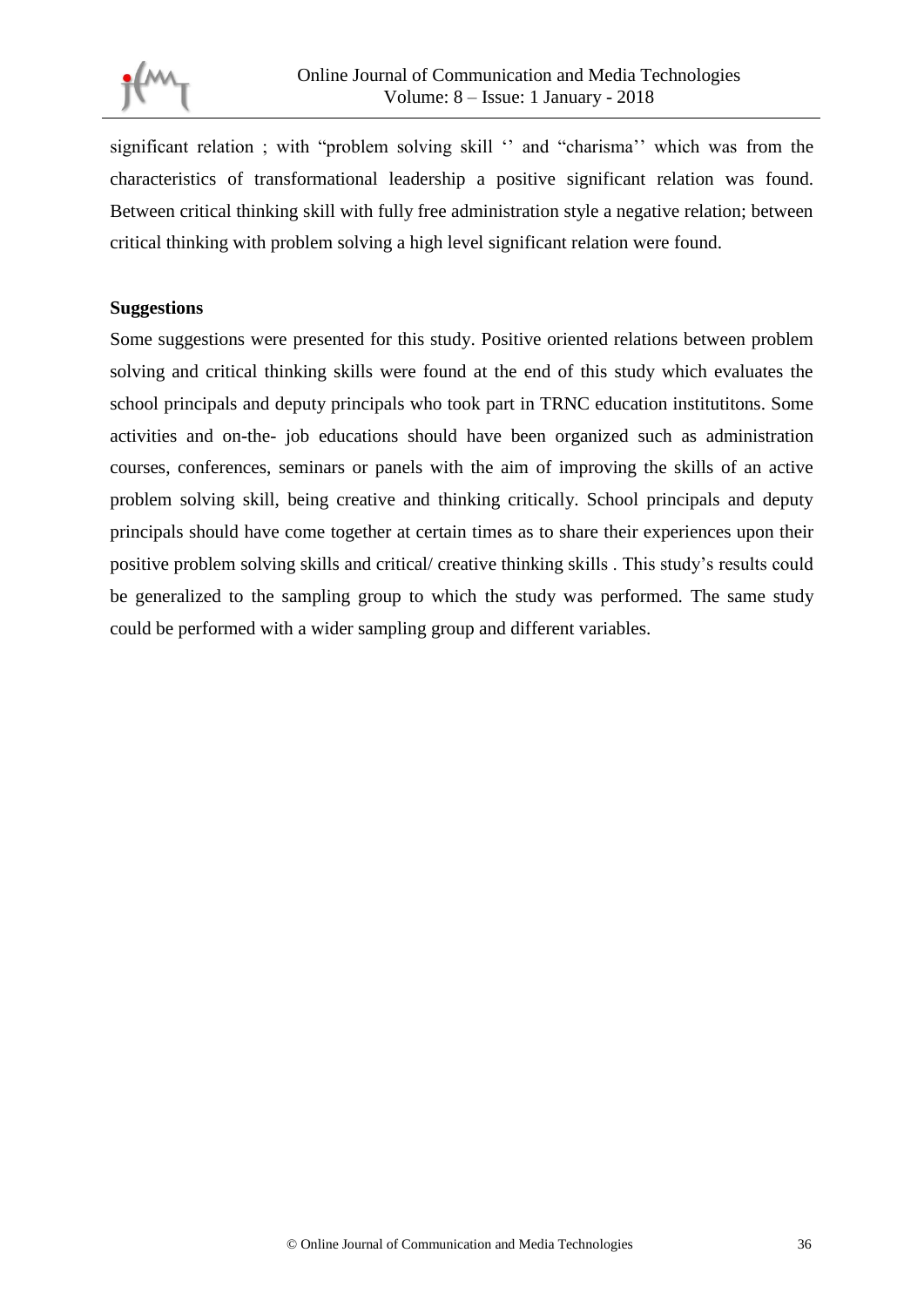

# **References**

- Ada, S., Dilekmen, M., Alver, B., & Secer, İ. (2010). ilk ve ortaögretim okul yöneticilerinin problem çözme becerilerinin çesitli degiskenler açısından incelenmesi. *Kuram ve Uygulamada E*g*itim Yönetimi [Educational Administration: Theory and Practice], 16*(2), 153-166.
- Ahi, B. (2011). İlköğretim okul müdürlerinin sahip olduğu liderlik standartlarının öğretmen görüşlerine göre değerlendirilmesi.Yayımlanmamış Yüksek lisans Tezi, Gazi Üniversitesi Eğitim Bilimleri Enstitüsü, Ankara.
- Arslantaş, S., ve Kurnaz, A. (2015). Konu Başlığında 'Eleştirel Düşünme' Kavramı Geçen, Yök Veri Tabanına Kayıtlı Yüksek Lisans Ve Doktora Tezlerinin Farklı Değişkenlere Göre Sınıflandırılması.ISCAT, Sakarya.
- Avcı, A. (2015). Öğretmen algılarına göre okul müdürlerinin liderlik stilleri. *Hasan Ali YücelEğitim Fakültesi Dergisi Cilt: 12-2, Sayı: 24, 2015-2, s.161-189*
- Baltaş, A. (2012). *Türk kültüründe yönetmek: Yerel değerlerle küresel başarılar kazanmak.*  İstanbul: Remzi Yayınevi.
- Buluç, B. (2013). Örgüt kültürü ve iklimi. S. Özdemir (Ed.), *Eğitim yönetiminde kuram ve uygulama* içinde (ss. 101-130). Ankara: PegemA.
- Bursalıoğlu, Z. (2008). *Okul yönetiminde yeni yapı ve davranış.* (14. Basım). Ankara: Pegem A Yayıncılık.
- Campbell, R., F., Corbally, J., E. And Nystrand, R., O. (1983). *Introduction to educational administration.* (Sixth edition). Massachusetts: Allyn and Bacon.
- Cerit, Y. (2008). İlköğretim okulu müdürlerinin hizmet yönelimli liderlik davranışlarının öğretmenlerin tükenmişliklerine etkisi. *Kuram ve Uygulamada Eğitim Yönetimi [Educational Administration: Theory and Practice],* 55, 457-570.
- Çelik, V. (2004). *Liderlik: Eğitim ve okul yöneticiliği el kitabı*. Y. Özden (Ed). Ankara:PegemA.
- Çelikten, M. (2001), "Okul Yöneticilerinin Problem Çözme Becerileri", *Kuram ve UygulamadaEğitim Yönetimi,* 27: 297-309.
- Çetinkanat, C. (2000), *Örgütlerde Güdülenme ve İş Doyumu,* Anı Yayıncılık, Ankara.
- Daşçı, E.(2014). iİköğretim kurumu yöneticilerinin liderlik tarzları ile öğretmenlerin yaşadıkları yıldırma (mobbıng) ve örgütsel sessizlik davranışları arasındaki ilişki. Yayımlanmamış Yüksek lisans Tezi, Gazi Üniversitesi Eğitim Bilimleri Enstitüsü, Ankara.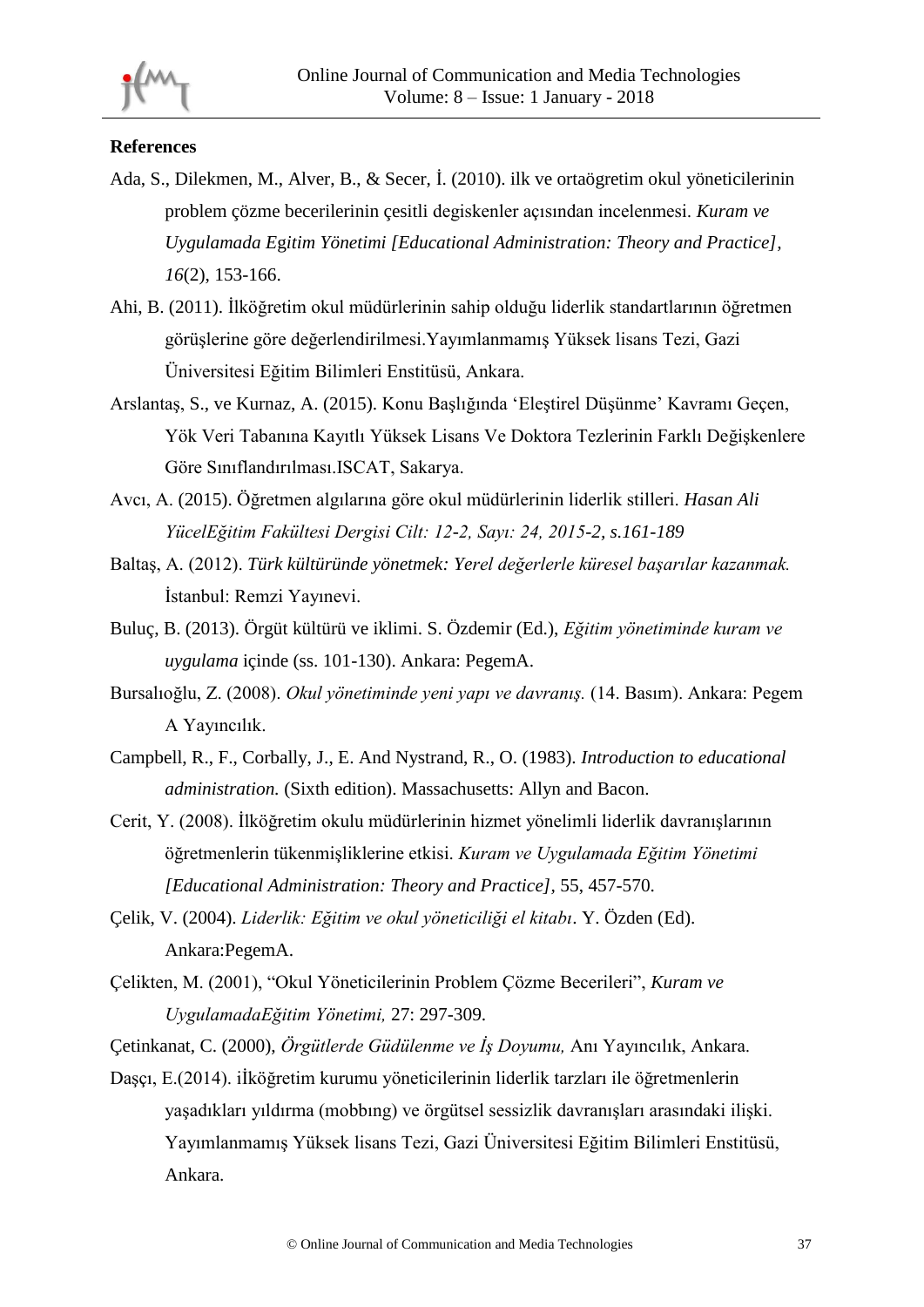- Demir, M. K. (2006). İlköğretim Dördüncü Ve Beşinci Sınıf Öğrencilerinin Sosyal Bilgiler Dersinde Eleştirel Düşünme Düzeylerinin Çeşitli Değişkenler Açısından İncelenmesi.Ankara, GaziÜniversitesi, EğitimBilimleriEnstitüsü (yayımlanmamışdoktoratezi).
- Doğanay, Ahmet, and F. Ünal (2006). Eleştirel Düşünmenin Öğretimi. İçerik Türlerine Dayalı Öğretim. Editör: A. Şimşek) Ankara: Nobel Yayıncılık.
- Drucker, P. F. (2012). *Kendini yönetmek* (Çev.İnan, M.). *Esaslar: Harvard Business Review'den en kalıcı yönetim fikirleri.* İstanbul:Optimist Yayınları.
- Güçlü, N. (2003). Lise müdürlerinin problem çözme becerileri. Milli Egitim Dergisi, 160, 272-300.
- Güner, Ö.(2010).Sınıf öğretmenlerinin eleştirel düşünme eğilimleri ile sınıf yönetimi yeterliliği algıları arasındaki ilişki. Yayımlanmamış yüksek lisans tezi.
- Hallinger, P. (1992). The evolving role of American principals: From managerial to instructional to transformational leaders. *Journal of Educational Administration, 30*(3), 35-48.
- Hersey, P., Blanchard, K., H. and Johnson, D., E. (1996). *Management of organizational behavior. utilizing human resources.* (Seventh edition). New Jersey: Prentice-Hall Inc.
- Hoy, W.K. ve Miskel, C. G. (1987). Educational Administration-Theory, Research and Practice. USA: Random House.
- İskender, M., Yaman, E., Albayrak, G. (2004). İlköğretim okullarında etkin yöneticiler için bir gösterge: problem çözme becerisi.*M.Ü. Atatürk Eğitim Fakültesi Eğitim Bilimleri Dergis. Sayı 20, Sayfa : 73-84*
- Karip, E. ve Köksal, K. (1996). Etkili eğitim sistemlerinin geliştirilmesi. *Kuram ve Uygulamada Eğitim Yönetimi,* 6:245-258

Kazancı, O. (1989). *EğitimdeEleştiriciDüşünme v eÖğretimi*.İstanbul: KazancıKitapAş.

- Keith, J. A. (2009). *Perceptions of school leadership capacity and student achievement*  (Doctoral dissertation). Retrieved from ProQuest Dissertations and Thesis database. (UMI No. 3371746)
- Kocaoğlu, A. (1992). *İlköğretim Okulu Müdürlerinin Yeterlikleri.* Yayımlanmamış yüksek lisans tezi, TODAİE, Ankara.
- Koçak, R., Eves, S (2010). Okul yöneticilerinin iş doyumları ile problem çözme becerileri arasındaki ilişki*Uluslararası İnsan Bilimleri Dergisi.*
- Kotter, J. P. (2001). What leaders really do? *Harvard Business Review,* 79(11), 85-96.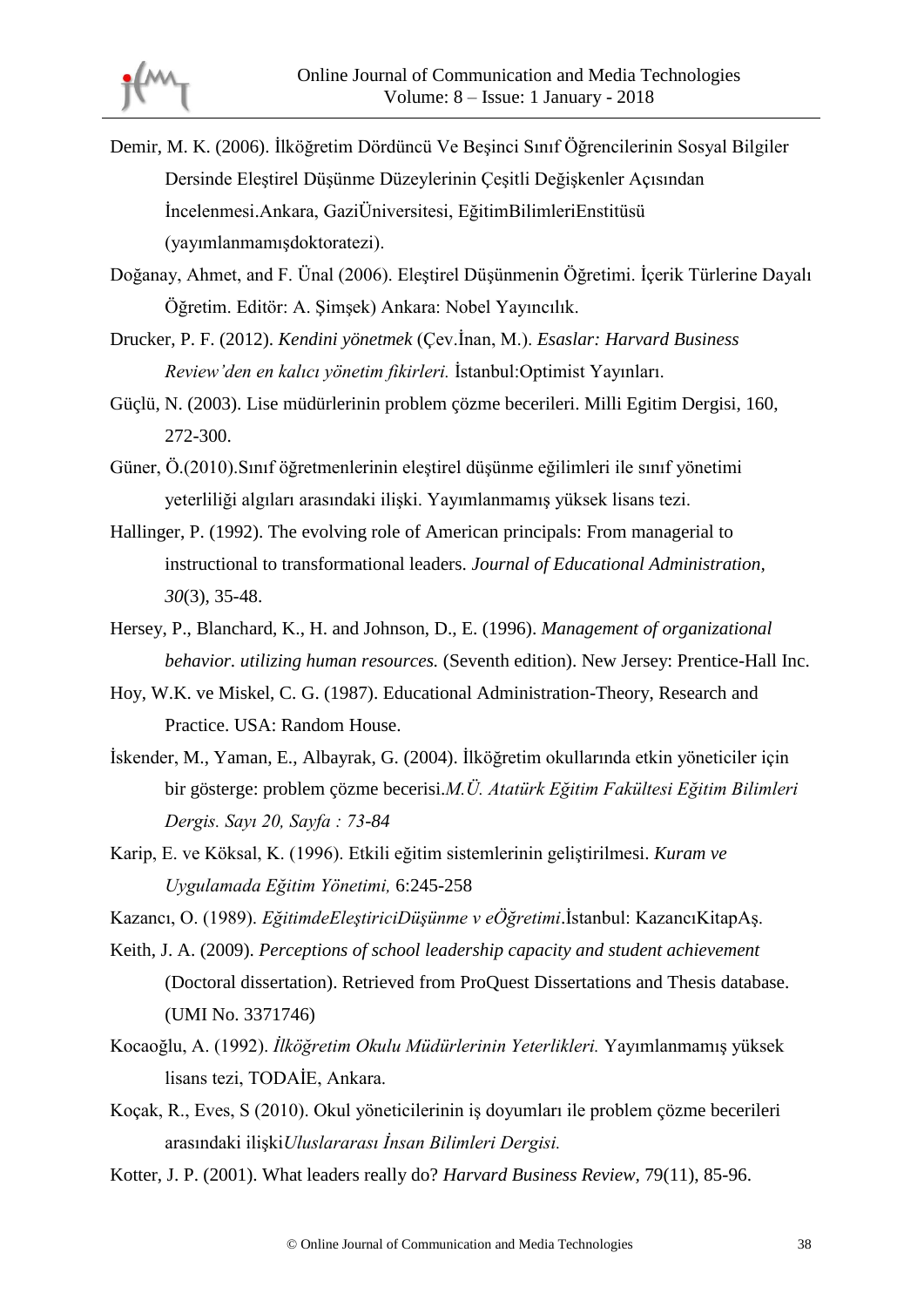- Korkmaz, M. (2008). Okul müdürlerinin liderlik stilleri ile öğrenen örgüt özellikleri arasındaki ilişki üzerine nicel bir araştırma. *Kuram ve Uygulamada Eğitim Yönetimi [Educational Administration: Theory and Practice],* 53, 75-98.
- Leithwood, K., & Jantzi, D. (2006). Transformational school leadership for large-scale reform: Effects on students, teachers, and their classroom practices. *School Effectiveness and School Improvement,* 17(2), 201-227.
- Nelson, D., L. and Quick, J., C. (2005). *Understanding organizational behavior.* (Twice edition). Ohio: Thomson South-Western.
- Norris, S. (1985). Synthesis of research on critical thinking. Educational Leadership, 42, 40- 45.
- Oğuzkan, A. F. (1993). Eğitim Terimleri Sözlüğü. Ankara: Emel Matbaacılık.
- Özdemir, S., Sezgin, F. ve Kılıç, D. O. (2015). Okul yöneticisi ve öğretmen görüşlerine göre okul yöneticilerinin liderlik yeterlikleri. *Eğitim ve Bilim*, 177, 365-383.
- Owen, H., & Hodgson, V., & Gazzard N. (2011). *Liderlik elkitabı* (Çev. Çelik, M.). İstanbul:Optimist Yayınları.
- Pisapia, J., & Pang, S. K. (2009). Rethinking leadership: New tactics for a globalizing world. *Paper presented at the Global Leadership Forum*, September 6, Istanbul, Turkey.
- Robbins, S. P., & Decenzo, D. A., & Coulter, M. (2013). *Yönetimin esasları* (Çev. Öğüt, A.) Ankara:Nobel Yayınları.
- Sesli,S.(2013).Okul Öncesi Öğretmenlerinin Problem Çözme Becerileri ile Disiplin Anlayışlarının İncelenmesi.Yüksek Lisans Tezi .Eğitimbilimleri Enstitüsü.Erciyes Üniversitesi. Kayseri.
- Şahin, S. (2006). İlköğretim okulu müdürlerinin dönüşümcü ve sürdürümcü liderlik stilleri (İzmir ili örneği). *Eurasian Journal of Educational Research,* 23, 188-199.
- Şahin, S. (2011). Öğretimsel liderlik ve okul kültürü arasındaki ilişki (İzmir ili örneği). *Kuram ve Uygulamada Eğitim Bilimleri (Educational Sciences: Theory&Practice),*  11(4), 1909-1928.
- Şama, E., ve Kolamaz,C.(2011). Destekleyici ve geliştirici liderlik özellikleri ile örgütsel bağlılık arasındaki ilişki. *Türk Eğitim Bilimleri Dergisi Bahar 2011, 9(2), 313-342*
- Schein, E. H. (2010). *Organizational culture and leadership.* San Francisco: Jossey-Bass.

Şişman, M. (2012). *Öğretim liderliği.* Ankara: Pegem A. Yayınları, 4. Basım.